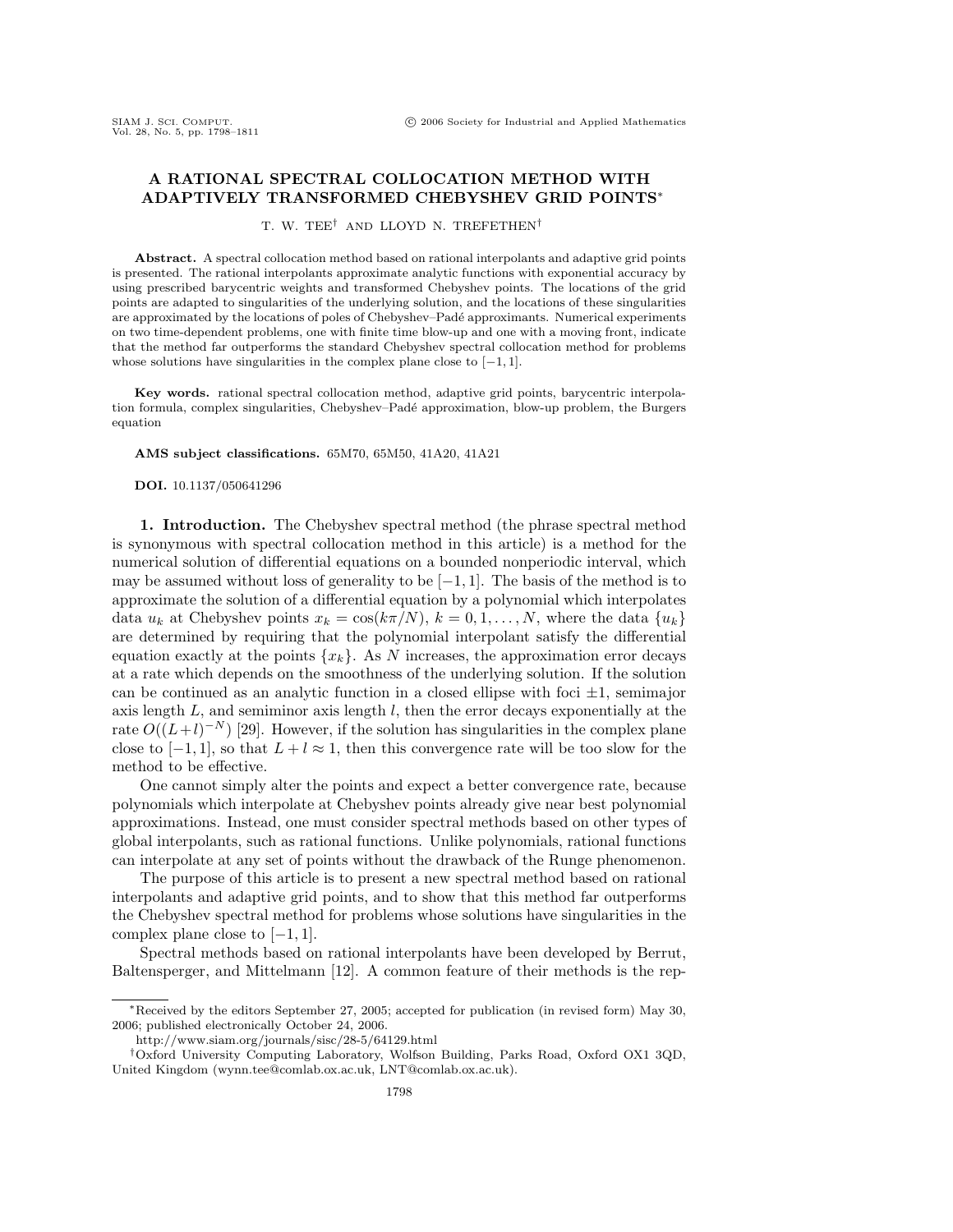resentation of rational interpolants in barycentric form. The barycentric form of a rational function r which interpolates data  $f_0, f_1, \ldots, f_N$  at points  $x_0, x_1, \ldots, x_N$  is

(1.1) 
$$
r(x) = \frac{\sum_{k=0}^{N} \frac{w_k}{x - x_k} f_k}{\sum_{k=0}^{N} \frac{w_k}{x - x_k}},
$$

where  $w_0, w_1, \ldots, w_N$  are called barycentric weights. An advantage of representing a rational interpolant in barycentric form is that its derivatives can be evaluated easily using differentiation formulae derived by Baltensperger and Berrut [1, 2], instead of using the quotient rule repeatedly. The pth derivative of r evaluated at  $x_j$  can be written in the form  $r^{(p)}(x_j) = \sum_{k=0}^{N} D_{jk}^{(p)} u_k$ , where the entries of  $D^{(1)}$  and  $D^{(2)}$ , the first and second order differentiation matrices, are given by

(1.2) 
$$
D_{jk}^{(1)} = \begin{cases} \frac{w_k}{w_j(x_j - x_k)} & \text{if } j \neq k, \\ -\sum_{i=0, i \neq k}^{N} D_{ji}^{(1)} & \text{if } j = k, \end{cases}
$$

(1.3) 
$$
D_{jk}^{(2)} = \begin{cases} 2D_{jk}^{(1)} \left( D_{jj}^{(1)} - \frac{1}{x_j - x_k} \right) & \text{if } j \neq k, \\ -\sum_{i=0, i \neq k}^{N} D_{ji}^{(2)} & \text{if } j = k \end{cases}
$$

for  $j, k = 0, 1, \ldots, N$ . For every set of points  $\{x_k\}$ , there is a unique set of barycentric weights  $\{w_k\}$ , up to a multiplicative constant, for which (1.1) represents a polynomial interpolant. For example, if  $\{x_k\}$  are the Chebyshev points, then  $(1.1)$  represents a polynomial interpolant if and only if  $w_0 = c/2$ ,  $w_k = (-1)^k c$ ,  $k = 1, ..., N-1$ , and  $w_N = (-1)^N c/2$  for some nonzero constant c [17]. Thus, a polynomial interpolant can be made into a rational interpolant by modifying its points and leaving its barycentric weights unchanged, or vice versa.

Baltensperger, Berrut, and Noël exploited this property, modifying a polynomial which interpolates at Chebyshev points into a rational interpolant which approximates analytic functions with exponential accuracy, by applying a conformal map to the points and leaving the barycentric weights unchanged [4]. Baltensperger and Berrut developed a spectral method based on that rational interpolant, in which they used the conformal map of Kosloff and Tal-Ezer [24] to distribute grid points more evenly over the computational interval [3, 11]. Berrut had shown in earlier work that if that rational interpolant has arbitrary points, then it cannot have poles in the interpolation interval, which is a crucial property for approximating continuous functions [9].

Berrut and Mittelmann took the alternative approach, modifying a polynomial which interpolates at Chebyshev points into a rational interpolant with preassigned poles, by changing the barycentric weights using a formula discovered by Berrut [10] and leaving the points unchanged [13]. They developed a spectral method based on that rational interpolant, in which they computed the locations of preassigned poles by minimizing a residual error iteratively [14, 15].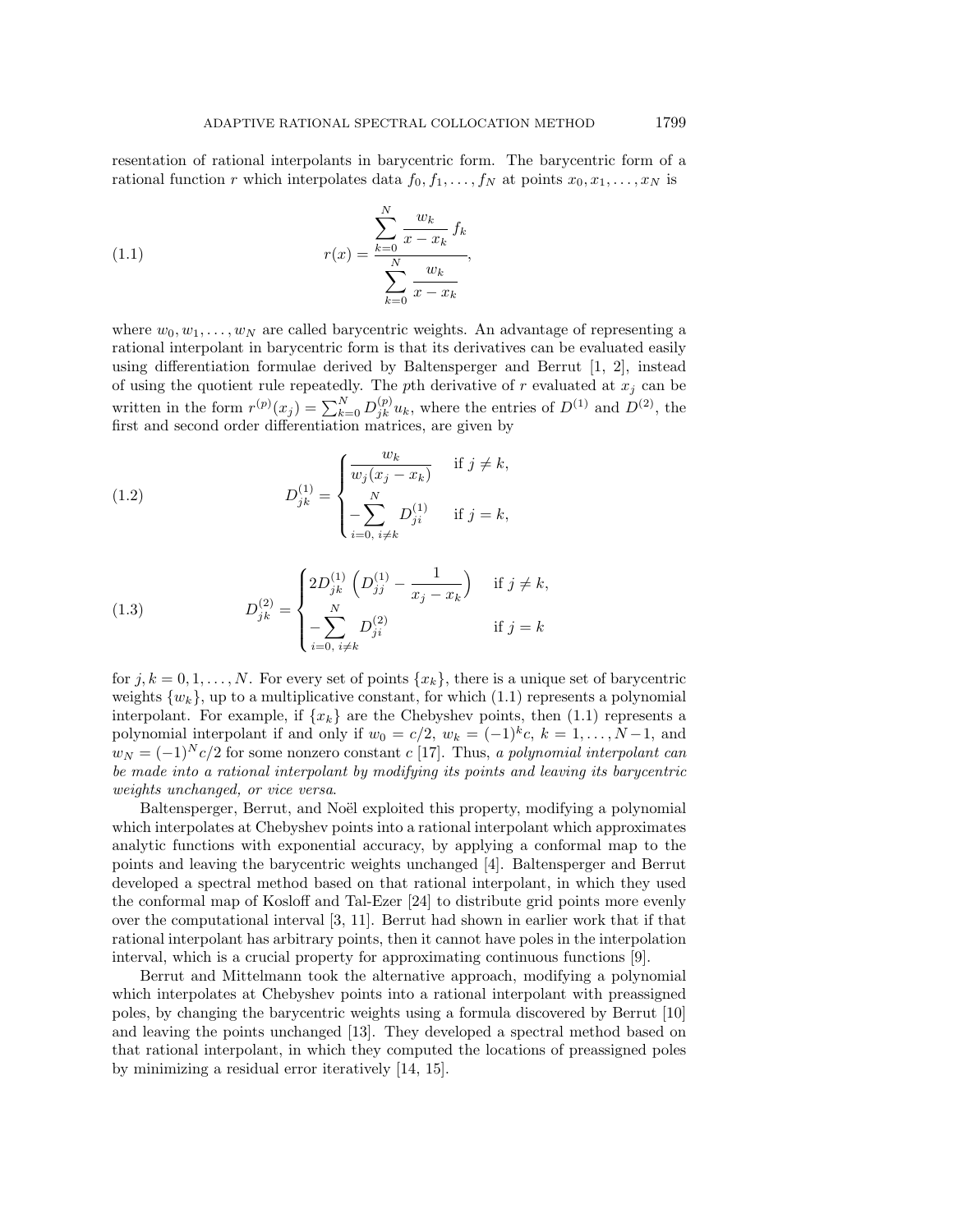Berrut and Mittelmann also developed a spectral method based on a combination of the two previous rational interpolants, in which they used a modified version of the conformal map of Bayliss and Turkel [8] to adapt grid points to multiple fronts, and computed the parameters of the map and the locations of poles simultaneously by minimizing a residual error iteratively [16]. However, this computationally expensive optimization step renders their method inefficient for time-dependent problems.

Spectral methods based on adaptive grid points have, so far, required that the underlying problem be transformed into new coordinates, where the transformation maps predefined grid points in a transformed coordinate into irregular grid points in a physical coordinate. The aim is to transform a problem which has a rapidly varying solution into one which has a slowly varying solution. The transformation is usually achieved by means of a parametrized map whose parameters are chosen to minimize an error functional [6, 7, 22]. A related method is that of an adaptive finite difference method coupled with a spectral method, in which a transformation serving the same purpose as that just described is constructed from the grid points of an adaptive finite difference solution [26, 27].

In this article, we present a new adaptive rational spectral method which, unlike existing adaptive spectral methods, does not require that the underlying problem be transformed into new coordinates, and unlike existing rational spectral methods, takes into account and locates a priori unknown singularities of the underlying solution. In section 2, we explain how a conformal map which maps the singularities of a function farther into the complex plane can be used to improve the Chebyshev spectral method. In section 3, we explain how Chebyshev–Padé approximation can be used to approximate the locations of these singularities. In section 4, we explain how the new method can be implemented from ideas discussed in sections 2 and 3. In section 5, we present the results of numerical experiments on two time-dependent problems. Finally in section 6, we present some conclusions.

**2. Enlarging the ellipse of analyticity.** The basis of our adaptive rational spectral method is the following theorem, which was proved in [4], on the exponential convergence of rational functions which interpolate at transformed Chebyshev points.

THEOREM 1. Let  $D_1$  and  $D_2$  be domains in  $\mathbb C$  containing  $J = [-1,1]$  and a real interval I, respectively. Let  $g: D_1 \to D_2$  be a conformal map such that  $g(J) = I$ . Let  $E_{\rho}$  denote an ellipse with foci  $\pm 1$  and semimajor axes of lengths that sum to  $\rho$ . If  $f: D_2 \to \mathbb{C}$  is such that  $f \circ g: D_1 \to \mathbb{C}$  is analytic inside and on  $E_{\rho}$ , and if g is analytic inside and on  $E_{\sigma} \supseteq E_{\rho}$ , then the rational function

(2.1) 
$$
r_N(x) = \frac{\sum_{k=0}^{N} \frac{(-1)^k}{x - x_k} f(x_k)}{\sum_{k=0}^{N} \frac{(-1)^k}{x - x_k}}, \qquad x_k = g(\cos(k\pi/N)),
$$

where the prime indicates that the  $k = 0$  and  $k = N$  terms are halved, satisfies

(2.2) 
$$
|r_N(x) - f(x)| = O((L+l)^{-N})
$$

uniformly for all  $x \in [-1, 1]$ .

If the solution  $u$  of a differential equation can be continued as an analytic function in a neighborhood of  $[-1, 1]$  in the complex plane, then the error in approximating u by the Chebyshev spectral method will decay exponentially at a rate which depends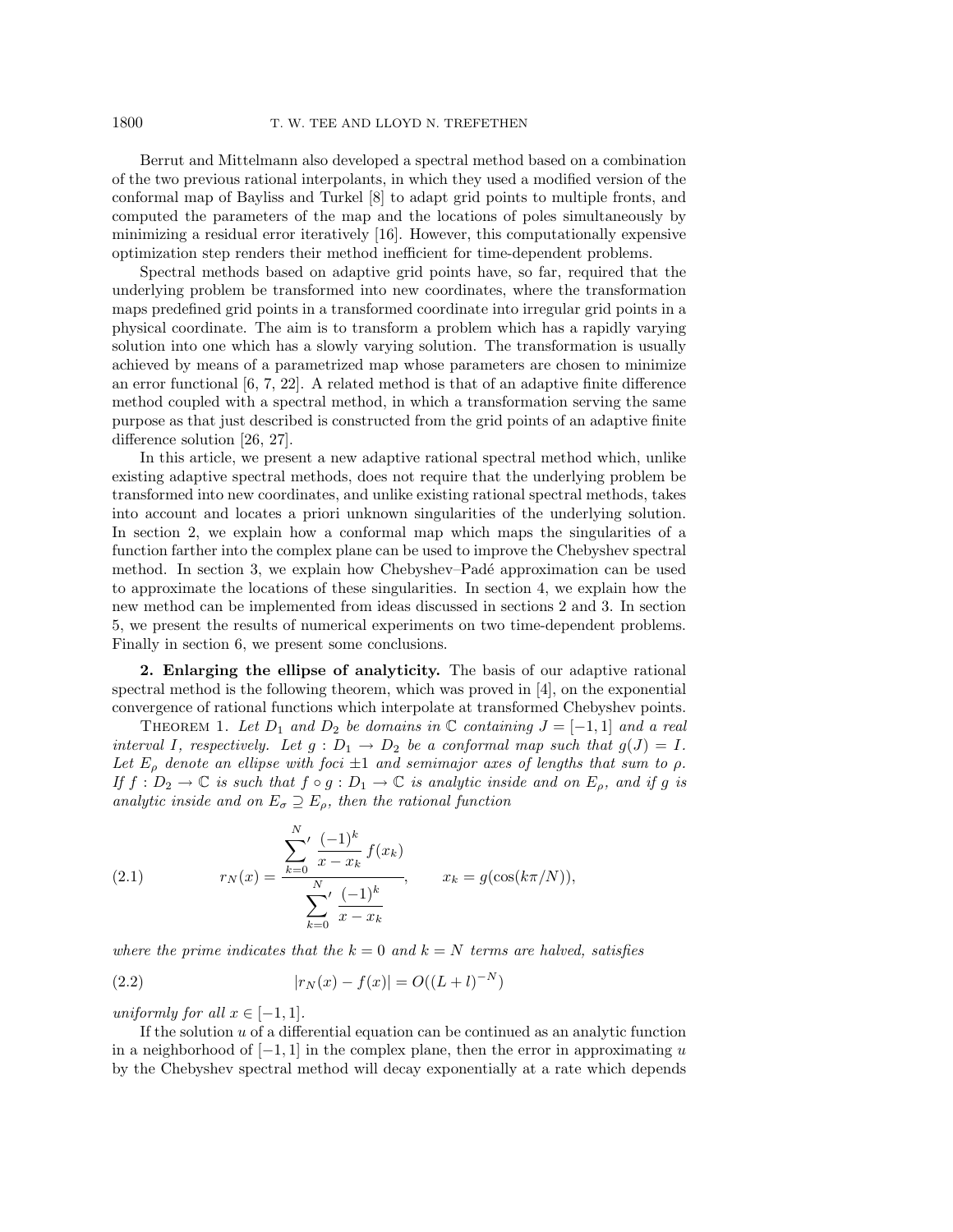on the size of the largest ellipse with foci  $\pm 1$  in which u is analytic. To be brief, this largest ellipse will be called the ellipse of analyticity of u.

Theorem 1 suggests that one should choose a conformal map g for which the ellipse of analyticity of  $u \circ q$  is larger than the ellipse of analyticity of u, and apply g in a spectral method based on rational interpolants of the form  $(2.1)$ , to obtain an approximation of  $u$  which is more accurate than that obtained using the Chebyshev spectral method with the same number of grid points. Alternatively, one can obtain an equally accurate approximation of  $u$  by using the Chebyshev spectral method to approximate  $u \circ q$  directly, but this approach requires the tedious transformation of the underlying differential equation into new coordinates. To be precise, if  $x$  is the physical coordinate and  $y = g^{-1}(x)$  is the transformed coordinate, where  $g^{-1}$  is the inverse of  $q$ , then the first few derivatives of  $u$  have to be transformed according to

(2.3) 
$$
\frac{du}{dx} = \frac{1}{g'(y)} \frac{du}{dy},
$$

(2.4) 
$$
\frac{d^2u}{dx^2} = \frac{1}{[g'(y)]^2} \frac{d^2u}{dy^2} - \frac{g''(y)}{[g'(y)]^3} \frac{du}{dy},
$$

$$
(2.5) \qquad \frac{d^3u}{dx^3} = \frac{1}{[g'(y)]^3} \frac{d^3u}{dy^3} - \frac{3g''(y)}{[g'(y)]^4} \frac{d^2u}{dy^2} - \frac{g'''(y)g'(y) - 3[g''(y)]^2}{[g'(y)]^5} \frac{du}{dy},
$$

and similarly for higher derivatives. These transformations are not required when one approximates  $u$  by a spectral method based on rational interpolants of the form  $(2.1)$ .

How do we choose g? If only real solutions are of interest, then we should choose g such that  $q^{-1}$  maps the two complex conjugate singularities lying on the ellipse of analyticity of u farther away from  $[-1, 1]$ . There are many possibilities, but for the time being, consider the case where  $u$  is analytic everywhere in the complex plane except along two lines extending from  $0 \pm \varepsilon i$  to  $0 \pm \infty i$ , as shown in the region  $I_1$  of Figure 1. Then

- 1.  $h_1(z) = -z\varepsilon^{-1}i$  rotates and scales  $I_1$  to produce  $I_2$ ,
- 2.  $h_2(z) = \sin^{-1}(z)$  maps  $I_2$  to the vertical strip  $I_3$ , and
- 3.  $h_3(z) = -z/\sin^{-1}(\varepsilon^{-1}i)$  rotates and scales  $I_3$  to produce  $I_4$ .

The conformal map g which maps  $I_4$  to  $I_1$  is the inverse of  $h_3 \circ h_2 \circ h_1$  and due to the identity  $\sin^{-1}(z) = -i \sinh^{-1}(iz)$ , can be written in the form

(2.6) 
$$
g(z) = \varepsilon \sinh(z \sinh^{-1}(\frac{1}{\varepsilon})).
$$

Figure 1 shows the adaptive nature of  $g$ , in that it maps points which are clustered near the boundaries of [−1, 1] into points which are clustered near the singular lines of u. Table 1 shows that as  $\varepsilon$  decreases geometrically, the number of grid points required for the Chebyshev spectral method to approximate  $u$  to 10 digits of accuracy increases geometrically, whereas for a spectral method based on rational interpolants of the form (2.1) and the conformal map (2.6), this number increases only algebraically.

The derivation of (2.6) can be generalized to cases where the two singular lines begin at  $\delta \pm \varepsilon$  instead of  $0 \pm \varepsilon$ i. The conformal map g becomes

(2.7) 
$$
g(z) = \delta + \varepsilon \sinh\left[\left(\sinh^{-1}\left(\frac{1-\delta}{\varepsilon}\right) + \sinh^{-1}\left(\frac{1+\delta}{\varepsilon}\right)\right)\frac{z-1}{2} + \sinh^{-1}\left(\frac{1-\delta}{\varepsilon}\right)\right].
$$

The derivation of  $(2.7)$  makes no assumptions about the type of singularities of u, so (2.7) is applicable for all types of singularities, such as poles and branch points, as long as they are confined to the two singular lines.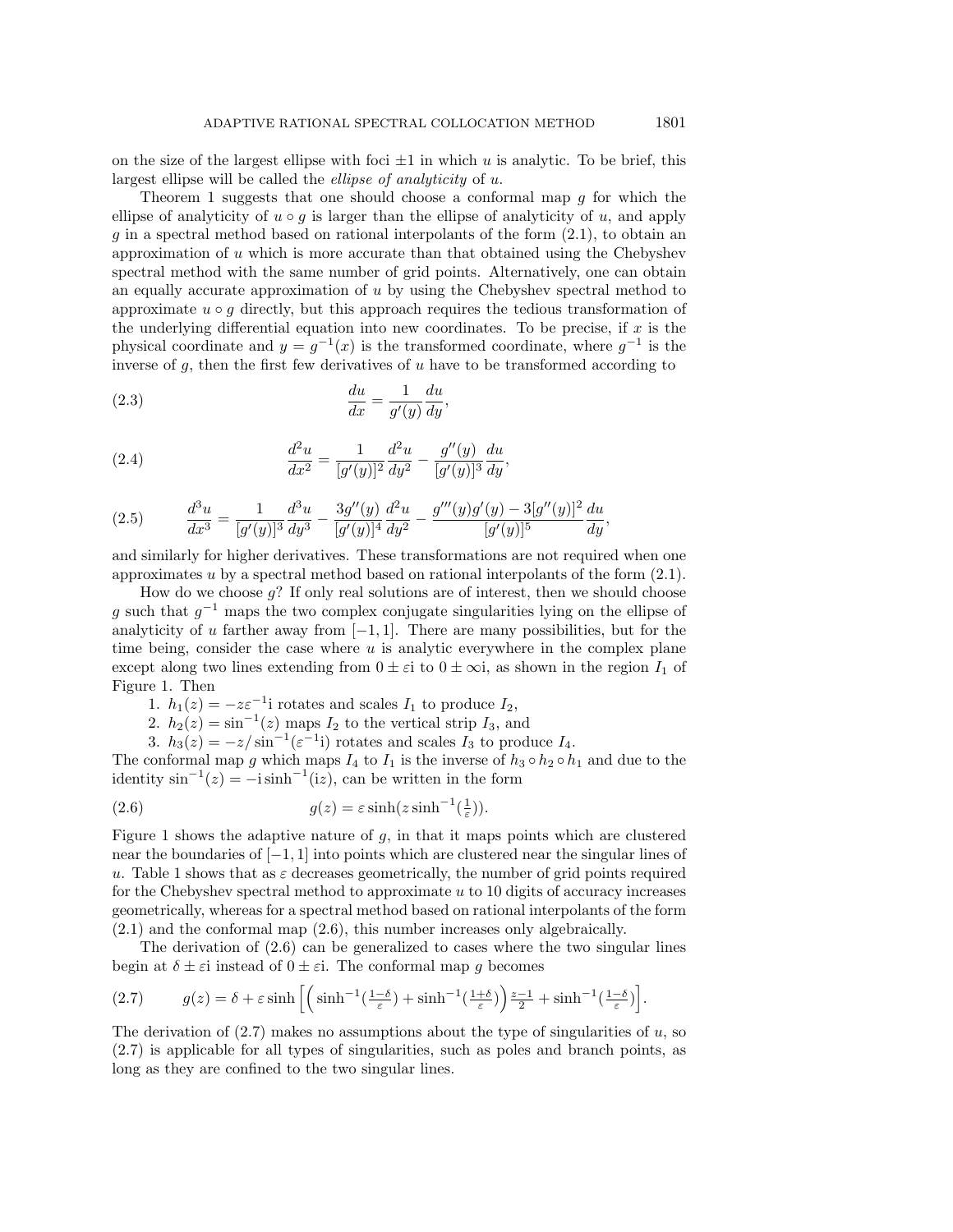

Fig. 1. Sequence of transformation images to be read from top to bottom, then from left to right. In the first panel, the thick lines represent singular lines, the thin line represents [−1, 1], and the white background represents the region of analyticity  $I_1$ . In the fourth panel, the dots represent Chebyshev points.

Comparison of theoretical convergence rates for the Chebyshev spectral method and the adaptive rational spectral method. If a convergence rate is  $O(K^{-N})$ , then  $N_{min}$  is the smallest integer N for which  $K^{-N}$  is less than 10<sup>-10</sup>.

|        | Chebyshev spectral method |               | Adaptive rational spectral method |               |
|--------|---------------------------|---------------|-----------------------------------|---------------|
|        | Convergence rate          | $N_{\rm min}$ | Convergence rate                  | $N_{\rm min}$ |
|        | $O(2.4142^{-N})$          | 27            | $O(3.8258^{-N})$                  | 18            |
| 0.1    | $O(1.1050^{-N})$          | 231           | $O(1.6528^{-N})$                  | 46            |
| 0.01   | $O(1.0100^{-N})$          | 2303          | $O(1.3395^{-N})$                  | 79            |
| 0.001  | $O(1.0010^{-N})$          | 23026         | $O(1.2277^{-N})$                  | 113           |
| 0.0001 | $O(1.0001^{-N})$          | 230259        | $O(1.1711^{-N})$                  | 146           |

**3. Locating the singularities.** The parameters  $\delta$  and  $\varepsilon$  required in (2.7) are usually not known analytically, so it is necessary to approximate them using some singularity location technique. The technique must be computationally cheap for our adaptive rational spectral method to be more efficient than existing rational spectral methods. The technique which we chose is based on Chebyshev–Padé approximation. It is conceptually similar to the technique presented by Weideman in [30], where the locations of singularities are approximated by the locations of poles of Fourier–Padé approximants.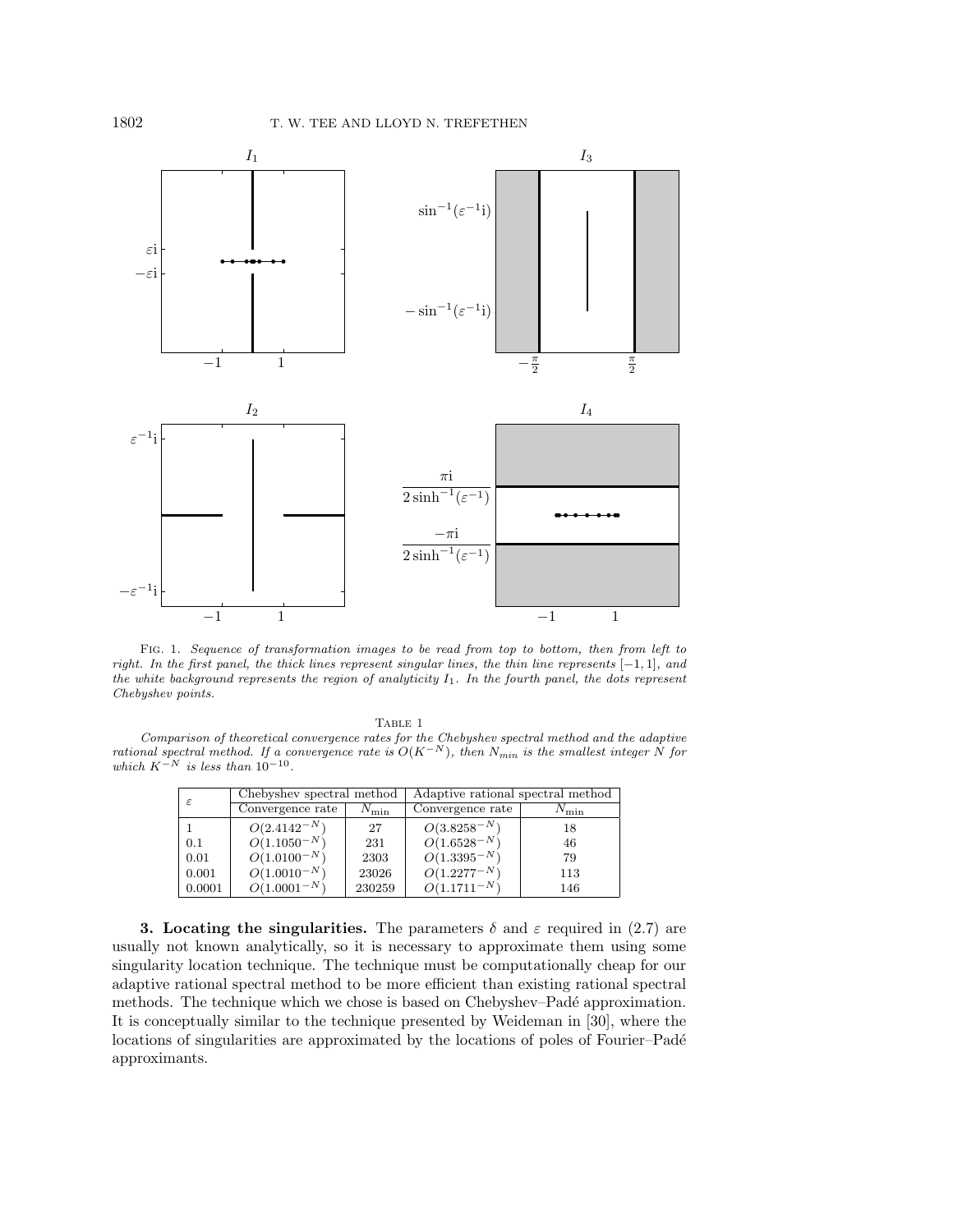If f is Lipschitz continuous on  $[-1, 1]$ , then it has a Chebyshev expansion

(3.1) 
$$
f(x) = \sum_{k=0}^{\infty} a_k T_k(x),
$$

where  $a_k = \frac{2}{\pi} \int_{-1}^{1} (1 - x^2)^{-\frac{1}{2}} f(x) T_k(x) dx$  (*a*<sub>0</sub> is half the value given by this formula) and  $T_k(x) = \cos(k \cos^{-1}(x))$ . The scalars  $\{a_k\}$  are called Chebyshev coefficients and the functions  $\{T_k\}$  are the Chebyshev polynomials. The linear  $[m, n]$  Chebyshev–Padé approximation of  $f$  is defined as the rational function

(3.2) 
$$
r_{m,n}(x) \equiv \frac{p(x)}{q(x)} = \frac{\sum_{k=0}^{m} b_k T_k(x)}{1 + \sum_{k=1}^{n} c_k T_k(x)}
$$

of numerator degree at most  $m$  and denominator degree at most  $n$ , such that the Chebyshev expansion of  $fq - p$  satisfies

(3.3) 
$$
f(x)q(x) - p(x) = O(T_{m+n+1}(x)).
$$

The coefficients  $\{b_k\}$  and  $\{c_k\}$  can be determined by substituting (3.1) and (3.2) into (3.3), matching terms with Chebyshev polynomials of equal degree, and finally solving the system of linear equations

$$
(3.4) \qquad \begin{pmatrix} 1 & & & & -d_{0,1} & & \cdots & & -d_{0,n} \\ & \ddots & & \vdots & & \vdots & & \vdots \\ & & 1 & -d_{m,1} & & \cdots & & -d_{m,n} \\ & & & -d_{m+1,1} & & \cdots & & -d_{m+1,n} \\ & & & \vdots & & \vdots & & \vdots \\ & & & & -d_{m+n,1} & & \cdots & & -d_{m+n,n} \end{pmatrix} \begin{pmatrix} b_0 \\ \vdots \\ b_m \\ c_1 \\ \vdots \\ c_n \end{pmatrix} = \begin{pmatrix} a_0 \\ \vdots \\ a_m \\ a_{m+1} \\ \vdots \\ a_{m+n} \end{pmatrix},
$$

where  $\sum_{j=0}^{\infty} d_{j,k} T_j(x) = \sum_{j=0}^{\infty} a_j T_j(x) T_k(x)$  for  $\{b_k\}$  and  $\{c_k\}$  as required. It should be noted that  ${c_k}$  can be computed independently of  ${b_k}$ , in which case the system of linear equations to be solved is only of size n. The poles of  $r_{m,n}$  can be determined by computing the eigenvalues of the companion matrix [5, 18]

(3.5) 
$$
C = \begin{pmatrix} 0 & 1 & & & & & \\ \frac{1}{2} & 0 & \frac{1}{2} & & & & \\ & \ddots & \ddots & \ddots & & & \\ & & \ddots & \ddots & \ddots & \\ & & & \frac{1}{2} & 0 & \frac{1}{2} \\ \frac{c_0}{-2c_n} & \frac{c_1}{-2c_n} & \cdots & \frac{c_{n-3}}{-2c_n} & \frac{c_{n-2}}{-2c_n} + \frac{1}{2} & \frac{c_{n-1}}{-2c_n} \end{pmatrix},
$$

where  $c_0 = 1$ . This is a matrix eigenvalue problem of size *n*. It can be deduced from (3.4) that  $r_{m,n}$  always exists and is unique provided that  $c_n \neq 0$ .

How do we determine  $\delta$  and  $\varepsilon$ ? The aim is to approximate them by the real and imaginary parts of the poles of a Chebyshev–Padé approximant. If we can evaluate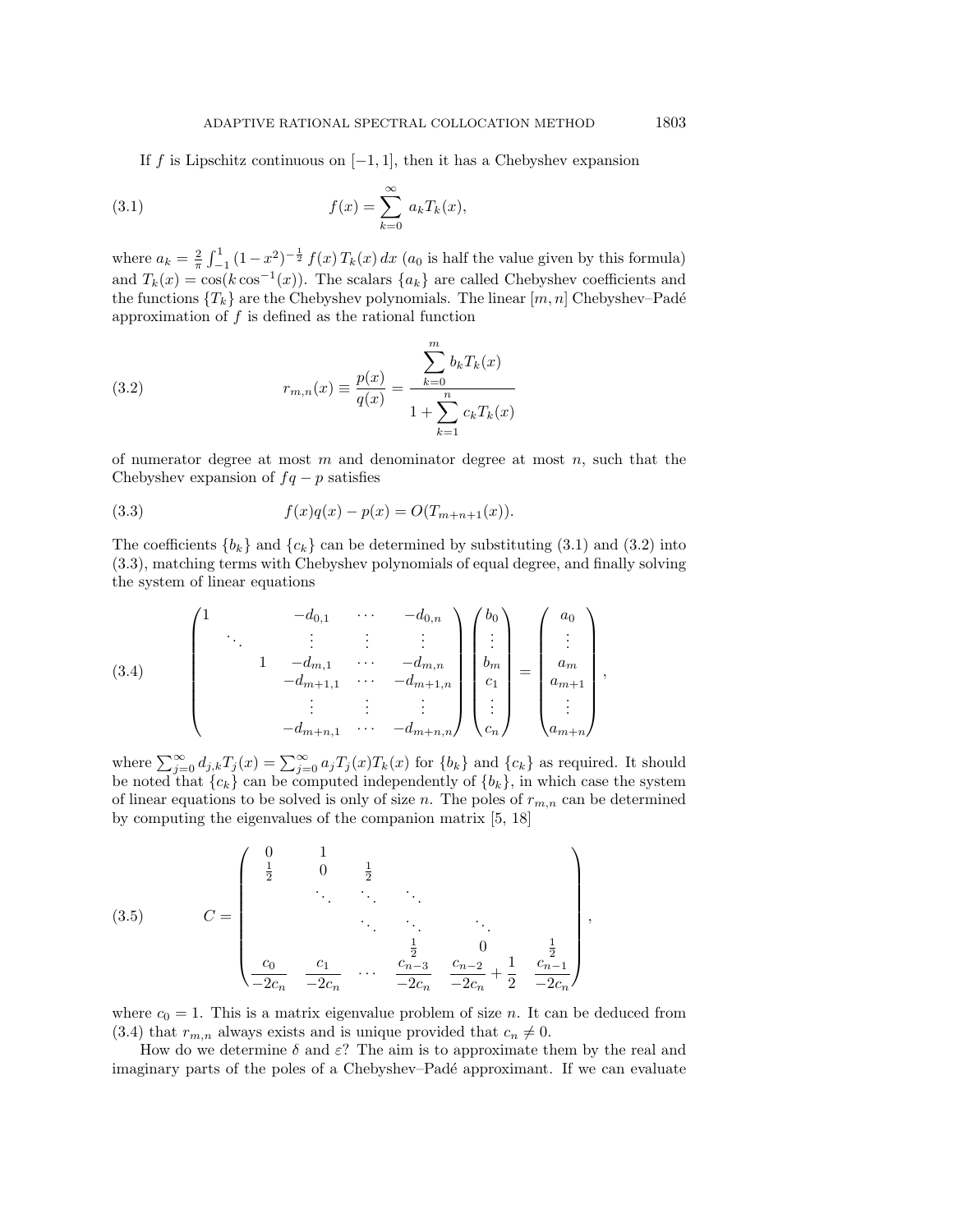or approximate the solution u of a differential equation at  $M+1$  Chebyshev points, typically scaled and translated to a subinterval of  $[-1, 1]$  rather than  $[-1, 1]$  itself, then we can compute approximations to the Chebyshev coefficients  $a_0, \ldots, a_M$  of u by applying the fast Fourier transform to these values of u. The poles of an  $[m, 2]$ Chebyshev–Padé approximation of u, where  $m$  is a small integer which we take to be  $M/2$  rounded to the nearest integer, can then be computed by applying the techniques described in the preceding paragraph. The locations of these poles approximate the locations of the two complex conjugate singularities lying on the ellipse of analyticity of u [28], and hence  $\delta$  and  $\varepsilon$ . The overall work involves solving a  $2 \times 2$  system of linear equations and computing the eigenvalues of a  $2 \times 2$  matrix, both of which are trivial computationally. In practice, the ill-conditioning of (3.4) is not a problem, because we need only know  $\delta$  and  $\varepsilon$  to one or two digits of accuracy.

**4. Implementation.** How do we put together a spectral method based on the ideas discussed in sections  $2$  and  $3$ ? If we can evaluate or approximate the solution  $u$  of a differential equation at grid points  $x_0^n, x_1^n, \ldots, x_N^n$  and time  $t^n$ , then we approximate u by the rational interpolant

(4.1) 
$$
r_N^n(x,t) = \frac{\sum_{k=0}^N \frac{(-1)^k}{x - x_k^n} r_N^n(x_k^n, t)}{\sum_{k=0}^N \frac{(-1)^k}{x - x_k^n}},
$$

where  $r_N^n(x_k^n, t^n) \approx u(x_k^n, t^n)$ . The data  $\{r_N^n(x_k^n, t^{n+1})\}$  approximating  $\{u(x_k^n, t^{n+1})\}$ can be determined by discretizing the underlying differential equation using a temporal discretization method of choice and requiring that  $r_N^n$  satisfy the discretized equation exactly at the grid points  $\{x_k^n\}$  and at any intermediate time steps, where the spatial derivatives of  $r_N^n$  can be evaluated as the product of differentiation matrices and data vectors, as mentioned in section 1. In MATLAB, the first and second order differentiation matrices can be constructed by calling bcmatrix:

```
% BCMATRIX constructs the first and second order differentiation matrices, D1
% and D2, corresponding to the barycentric weights w and grid points x. Note
% that w and x must be column vectors of the same size.
function [D1, D2] = \text{ا}N = length(x)-1; ii = (1:N+2:(N+1)^2);
  Dw = \text{remat}(w', N+1, 1) ./ \text{remat}(w, 1, N+1) - \text{eye}(N+1);
  Dx = \text{repmat}(x, 1, N+1) - \text{repmat}(x', N+1, 1) + \text{eye}(N+1);D1 = Dw ./ Dx;
  D1(i) = 0; D1(i) = - \text{sum}(D1,2);
  D2 = 2*D1 .* (repmat(D1(ii),1,N+1) - 1./Dx);
  D2(ii) = 0; D2(ii) = - \text{sum}(D2,2);
```
There is no difference between what we have done so far and what we would do with the Chebyshev spectral method. The difference arises when we adapt grid points for the next time step, for which we do the following.

ALGORITHM 1. At the end of the nth time step:

- 1. Evaluate  $r_N^n(x, t^{n+1})$  at  $M+1$  Chebyshev points scaled and translated to a subinterval of  $[-1, 1]$  centered at  $\delta$ .
- 2. Compute approximate Chebyshev coefficients of  $r_N^n(x,t^{n+1})$  in that interval from the values in step 1 using the fast Fourier transform.
- 3. Compute new values of  $\delta$  and  $\varepsilon$  from the Chebyshev coefficients in step 2 using the Chebyshev–Padé singularity location technique.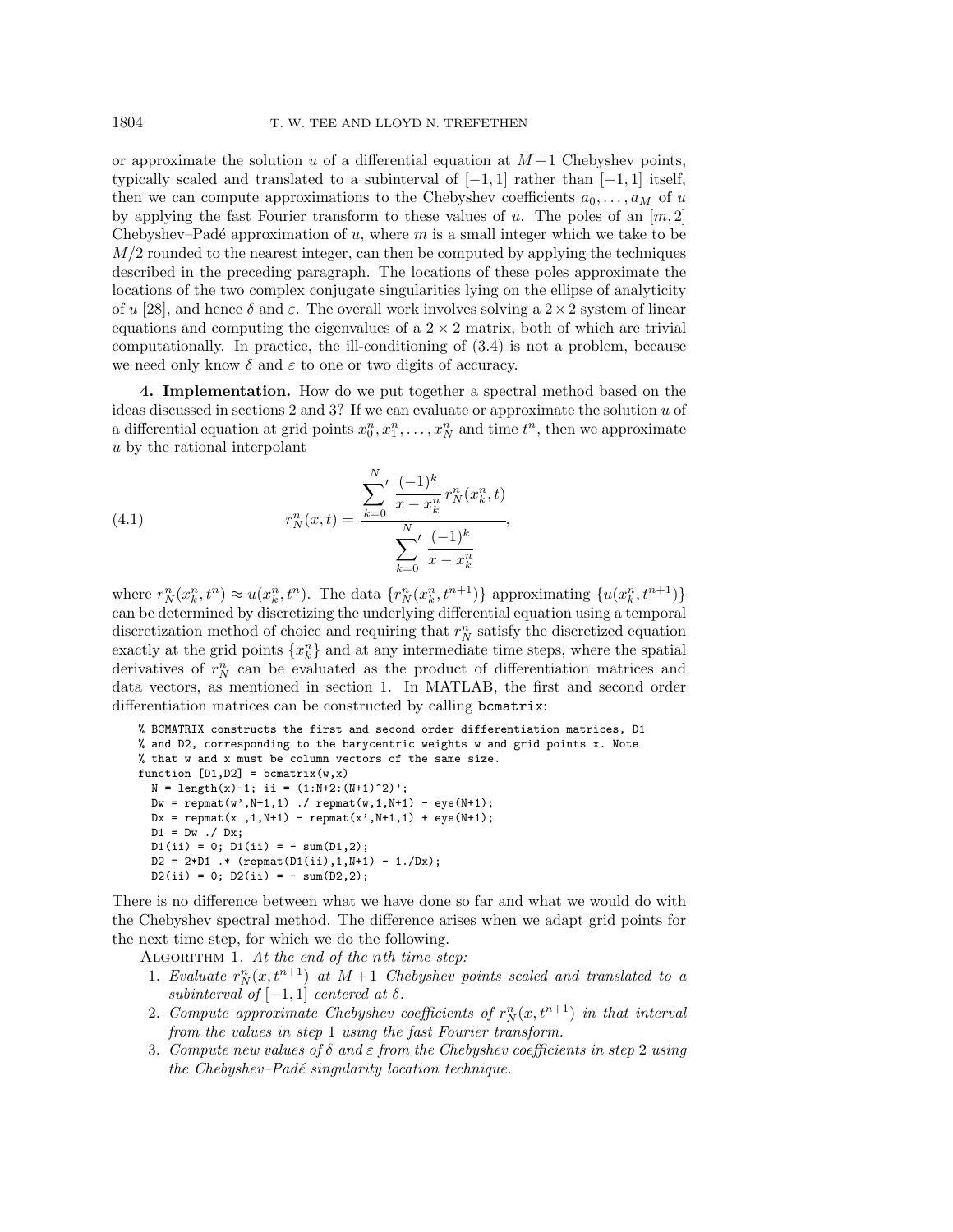- 4. Define new grid points  $x_k^{n+1} = g(\cos(k\pi/N)), k = 0, 1, ..., N$ , where g is given by (2.7) with the new  $\delta$  and  $\varepsilon$ .
- 5. Evaluate  $r_N^n(x,t^{n+1})$  at the new grid points  $\{x_k^{n+1}\}\$  and use these values as initial data for the next time step.

In practice, we start with a grid of Chebyshev points and only begin adapting the grid points when  $\varepsilon$  falls below a threshold indicating how close the true singularities of u in the complex plane are to  $[-1, 1]$ . In our numerical experiments, we take this threshold to be 0.5. It is necessary to make a few remarks about steps 1–3.

The number  $M+1$  of Chebyshev points in step 1 should be enough for  $r_N^n(x, t^{n+1})$ to be approximated to a prescribed accuracy in the subinterval centered at  $\delta$ . The width of the subinterval should be sufficiently small for  $M$  to be small, too, and yet sufficiently large for the real part of the true singularities of  $u(x, t^{n+1})$  to lie within it. In our numerical experiments, we take  $M$  to be the smallest power of 2 for which the Chebyshev coefficient of largest subindex in step 2 is less than  $10^{-6}$  in absolute value and we take the subinterval to be  $[\delta - \zeta, \delta + \zeta]$ , where  $\zeta = \min(10\varepsilon, 1 - |\delta|)$ . A typical value of  $M$  is 128. In MATLAB, step 1 (and step 5) can be implemented by calling bcinterp:

```
% BCINTERP evaluates the barycentric interpolation formula to find the values
% ff of a rational interpolant with barycentric weights w, grid points x, and
% grid data f, at the points xx. Note that w, x, and f must be column vectors
% of the same size.
function ff = \text{bcinterp}(w, x, f, xx)[mask,index] = ismember(xx, x);invmask = (mask == 0);xxx = xx(invmask);ff = zeros(length(xx), 1);numer = zeros(length(xxx), 1);denom = zeros(length(xxx),1);
  for i=1: length(x)temp = w(i) . / (xxx-x(i));numer = numer + temp*f(i);denom = denom + temp;
  end
  ff(invmask) = numer./denom;
  ff(maxk) = f(index(maxk));
```
and step 2 can be implemented by calling chebpoly:

```
% CHEBPOLY uses the fast Fourier transform to find M+1 Chebyshev coefficients
% A of a function, given its values U at M+1 Chebyshev points. The operation
% is applied to each column of U.
function A = chebpoly(U)
 M = size(U, 1) - 1;U(M+2:2*M,:) = U(M:-1:2,:);A = real(ifft(U)); A = A(1:M+1,:); A(2:M,:) = 2*A(2:M,:);
```
The new  $\varepsilon$  in step 3 should be multiplied by a safety factor to ensure that (2.7) accounts for the true singularities of  $u(x, t^{n+1})$ . In our numerical experiments, we take this safety factor to be 0.75. In MATLAB, step 3 can be implemented by calling chebpade, which in turn calls chebeval and chebpoly:

```
% CHEBPADE computes the poles z of an [m,n] Chebyshev-Pade approximation of a
% function with Chebyshev coefficients a. Note that a must be a column vector
% with the coefficients in the order a0, a1, a2, \dotsfunction z = chebpade(m,n,a)
 N = length(a)-1; \% number of coefficients less one
 E = \text{chebeval}([zeros(1, n);eye(N+n, n)]);
```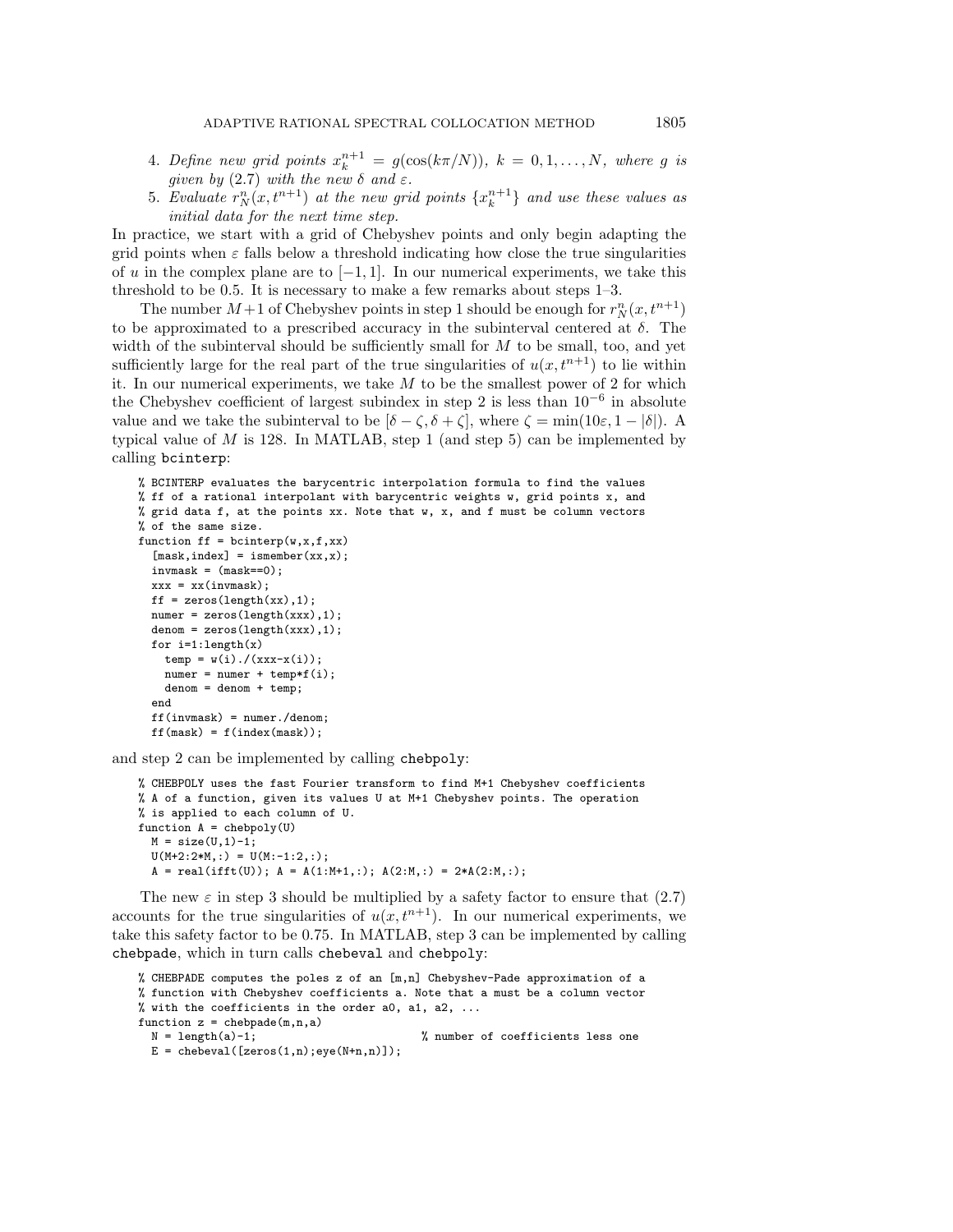```
F = repmat(chebeval([a;zeros(n,1)]),1,n);
 D = -chebpoly(E.*F);c = [1;D(m+2:m+n+1,:)\a(m+2:m+n+1)]; % denominator coefficients
 if (n > 1) % denominator is at least quadratic
   C = diag(0.5 * ones(n-1,1), -1); % companion matrix
   C = C + diag([1; 0.5*ones(n-2,1)], 1);C(n,1:n) = -0.5*c(1:n)'/c(n+1);C(n, n-1) = C(n, n-1) + 0.5;z = eig(C); % poles
 else % denominator is linear
   z = -c(1)/c(2); % poles
 end
% CHEBEVAL uses the fast Fourier transform to find the values U of a function
% at N+1 Chebyshev points, given its N+1 Chebyshev coefficients A. The
% operation is applied to each column of A.
function U = chebeval(A)
 N = size(A, 1)-1;
 A(2:N,:) = A(2:N,:)/2; A(N+2:2*N,:) = A(N:-1:2,:);U = \text{real}(\text{fft}(A)); U = U(1:N+1,:);
```
**5. Numerical experiments.** We now present the results of numerical experiments on two time-dependent problems. The problems are discretized temporally using the adaptive Runge–Kutta 5(4) method of Dormand and Prince [20] with an error tolerance of  $10^{-10}$  (we did not use the **ode45** solver of MATLAB, even though it implements the same method, because it does not give us the option of pausing at the end of each time step to adapt the grid points), and solutions are computed using the Chebyshev spectral method and our adaptive rational spectral method with various  $N < 128$ . The approximation errors are calculated as the maximum absolute value of the difference between the various approximations and their  $N = 128$  counterparts evaluated at 10001 equispaced points.

**5.1. Blow-up problem.** The first problem is the Frank–Kamenetskii or Gelfand equation

(5.1) 
$$
\frac{\partial u}{\partial t} = \frac{\partial^2 u}{\partial x^2} + e^u, \quad -1 < x < 1,
$$

with the initial condition  $u(x, 0) = 0$  and boundary conditions  $u(-1, t) = u(1, t) = 0$ . The equation arises in mathematical models of exothermic chemical reactions in solids [25]. The solution of this problem is symmetric with a peak at  $x = 0$  which blows up to infinity in finite time due to the nonlinear exponential term, a phenomenon known in the literature as thermal runaway. The solution has logarithmic singularities along the line  $\text{Re}(x) = 0$  near the blow-up time T [19], but this time is not known to high precision. The numerical experiment was run until  $t = 3.544664598$ . The results are summarized in Figure 2.

The first row of the figure shows the solution u approximated using the adaptive rational spectral method with  $N = 56$ . The grid points are shown as dots. The logarithmic blow-up effect can be seen in the fact that when time moves forward by two digits, the height of u increases by almost a fixed amount. The equidistribution of grid points along the approximation curves enables the method to resolve the tall sharp peak.

The second row shows the poles whose locations approximate the locations of the two complex conjugate singularities lying on the ellipse of analyticity of  $u$ . The poles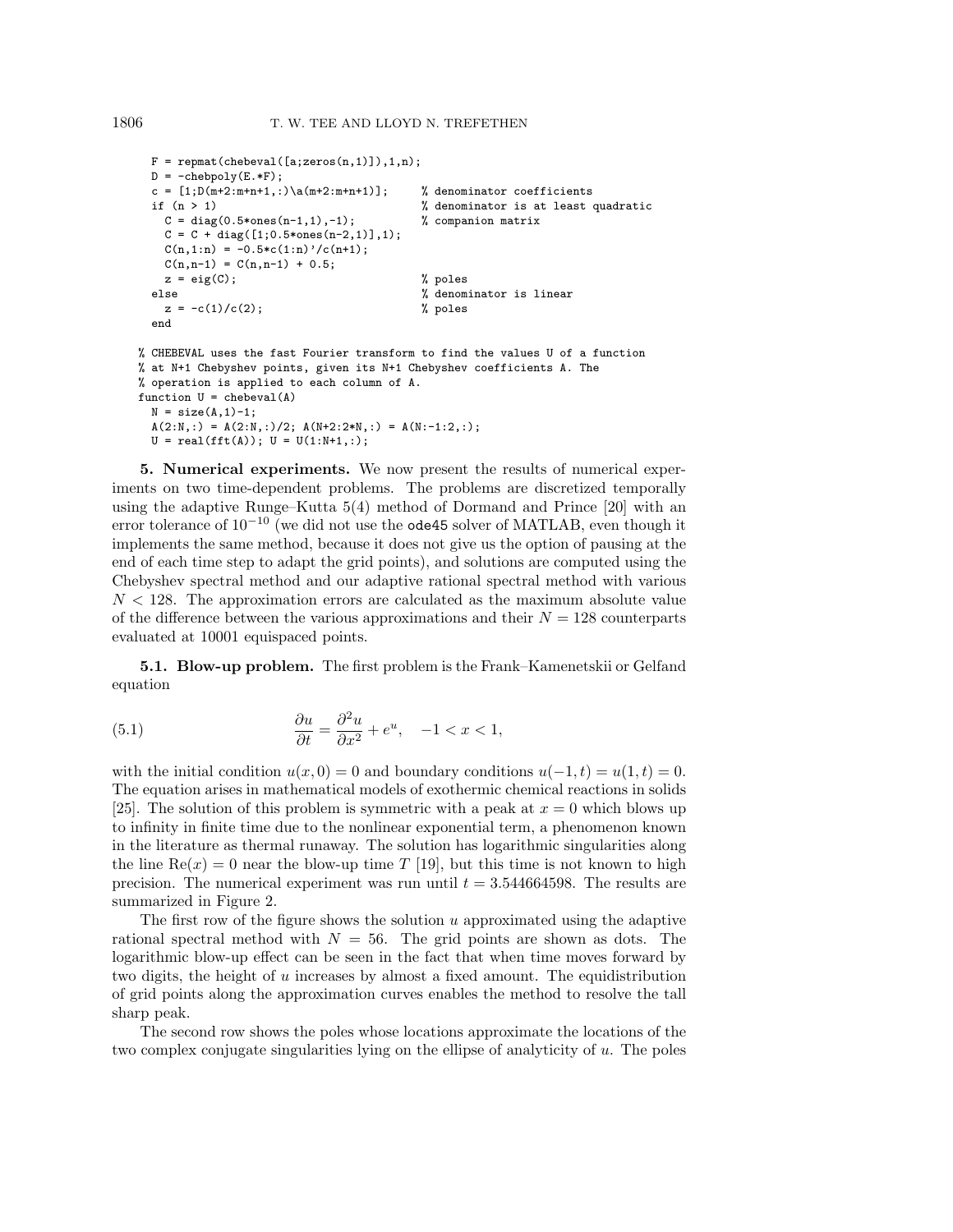

Fig. 2. The first row shows approximations of the solution of (5.1) computed using the adaptive rational spectral method with  $N = 56$ . Dots represent grid points. The second row shows the poles computed using the Chebyshev–Padé singularity location technique. The third row shows log-linear plots of approximation error against N. Dashed lines correspond to the Chebyshev spectral method and solid lines to the adaptive rational spectral method. Dashed lines are absent where the Chebyshev spectral method failed to produce a result.

appear along the line  $Re(x) = 0$  in agreement with the theory. They move closer to each other as the peak grows taller and coalesce at the blow-up time [30].

The third row shows plots of approximation error against  $N$  on a log-linear scale for the Chebyshev spectral method and the adaptive rational spectral method. As the height of  $u$  increases from about  $8$  to  $20$ , the maximum number of accurate digits for the adaptive rational spectral method decreases in steps of about 2, reflecting the loss of absolute accuracy in the evaluation of  $e^u$  as its magnitude grows in steps of about 2 digits and its relative accuracy remains at about 16 digits. Apart from this quirk, the method requires about 50 grid points to produce results which are accurate to the limit of temporal errors. In contrast, the Chebyshev spectral method fails to produce any result beyond  $t = 3.54466$  for  $N \le 128$ .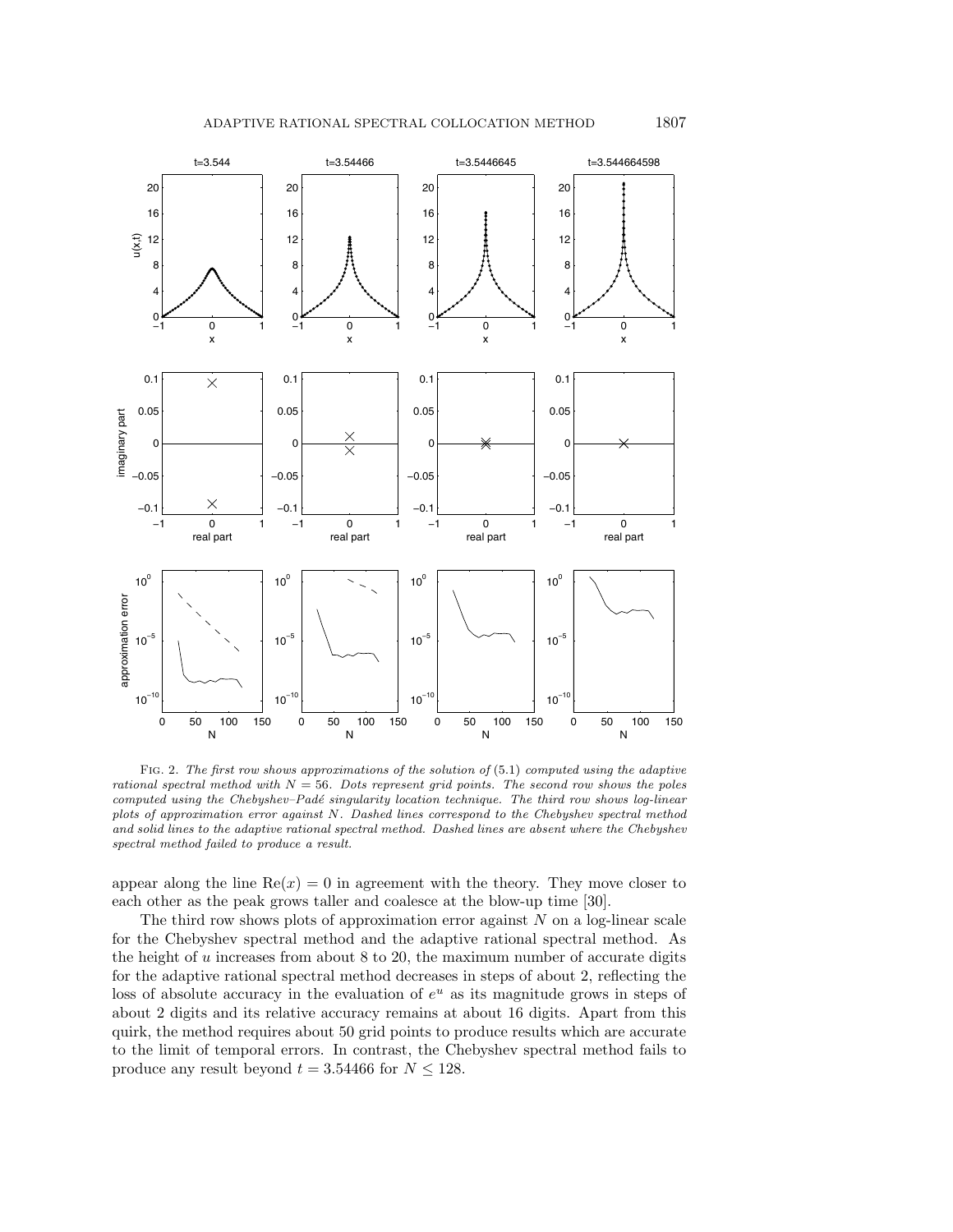

Fig. 3. Shapes of the solution of (5.1) near the blow-up point and blow-up time. Dashed curves correspond to the asymptotic approximation (5.2), and solid curves to the adaptive rational spectral method with  $N = 56$ .

TABLE 2 The solution of (5.1) evaluated at  $x = 0$  approximated using the adaptive rational spectral method.

| N   | $t = 3.544$ | $t = 3.54466$ | $t = 3.5446645$ | $t = 3.544664598$ |
|-----|-------------|---------------|-----------------|-------------------|
| 32  | 7.460488435 | 12.36019369   | 16.16163618     | 19.81771341       |
| 48  | 7.460488439 | 12.36040241   | 16.17636012     | 20.65913394       |
| 64  | 7.460488439 | 12.36040263   | 16.17643386     | 20.66847337       |
| 80  | 7.460488439 | 12.36040250   | 16.17642809     | 20.66802983       |
| 96  | 7.460488436 | 12.36040214   | 16.17641126     | 20.66650626       |
| 112 | 7.460488436 | 12.36040219   | 16.17641359     | 20.66671875       |

We also include Figure 3, which compares shapes of a computed approximation of  $u$  near the blow-up time with the asymptotic approximation [19]

(5.2) 
$$
u(x,t) = \xi - \log(1+\eta^2) - \frac{5}{2} \frac{\log(\xi)}{\xi} \frac{\eta^2}{1+\eta^2} + O\left(\frac{1}{\xi}\right),
$$

where  $\xi = -\log(T - t)$ ,  $\eta = x/\sqrt{4\xi(T - t)}$ , and  $T = 3.544664598$ . The shapes match only near  $x = 0$ , because (5.2) is valid only as  $x \to 0$  and  $t \to T$ . In addition, we include Table 2, which lists the height of  $u$  approximated using the adaptive rational spectral method with various  $N$ , and hope that it will serve as a reference for further study of this blow-up problem.

**5.2. Moving front problem.** The second problem is the Burgers equation

(5.3) 
$$
\frac{\partial u}{\partial t} = \nu \frac{\partial^2 u}{\partial x^2} - u \frac{\partial u}{\partial x}, \quad 0 < x < 1,
$$

with the initial condition  $u(x, 0) = \sin(2\pi x) + \frac{1}{2}\sin(\pi x)$  and boundary conditions  $u(0,t) = u(1,t) = 0$ . This problem serves as a common test problem for adaptive grid methods (see [23] and the references therein). Its solution develops a steep front which moves towards  $x = 1$  but, due to the homogeneous boundary conditions, also decays with time. The width of the front is  $O(\nu)$ . The numerical experiment was run until  $t = 0.90$  with  $\nu = 10^{-3}$ . The results are summarized in Figure 4.

The first row of the figure shows the solution u approximated using the adaptive rational spectral method with  $N = 56$ . The grid points are shown as dots. The clustering of grid points where the approximation curves have steep gradients enables the method to resolve the thin steep front.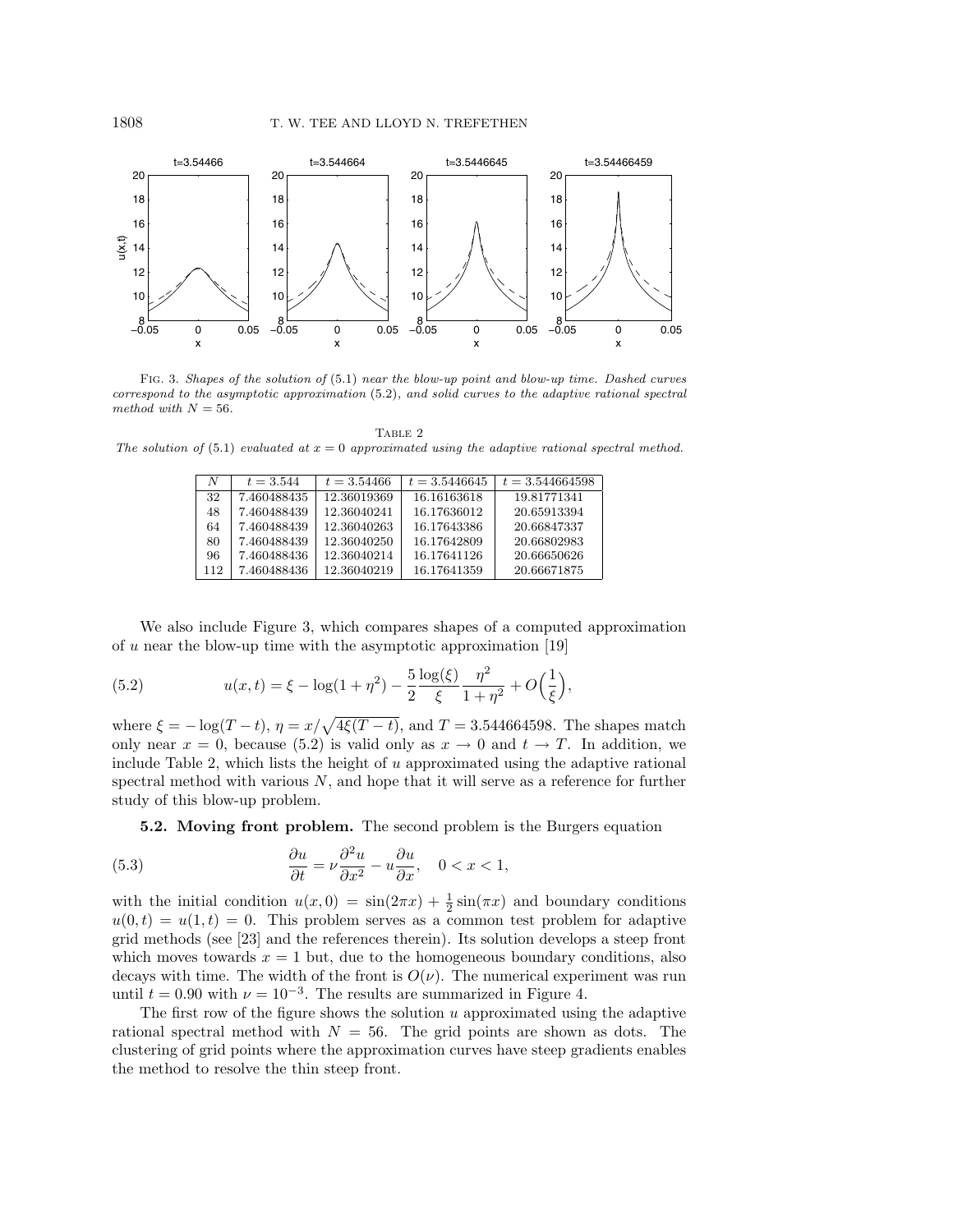



FIG. 4. Like Figure 2 but for (5.3) with  $\nu = 10^{-3}$ .

The second row shows the poles whose locations approximate the locations of the two complex conjugate singularities lying on the ellipse of analyticity of  $u$ . The poles move closer to each other when the front steepens, and apart again when the front decays. They also move towards  $Re(x) = 1$  in accordance with the front. In the absence of viscosity, they would coalesce when a shock is formed [30].

The third row shows plots of approximation error against  $N$  on a log-linear scale for the Chebyshev spectral method and the adaptive rational spectral method. The latter requires about 100 grid points to produce results which are accurate to the limit of temporal errors. In contrast, the Chebyshev spectral method fails to produce any result beyond  $t = 0.15$  for  $N \le 128$ .

We also vary  $\nu$  and include Figure 5, which shows plots of approximation error against N on a log-linear scale for the adaptive rational spectral method with various  $\nu$ . Each time  $\nu$  decreases geometrically by a factor of 10, the number of grid points required for the method to produce results accurate to the limit of temporal errors increases by an approximately constant amount of 50.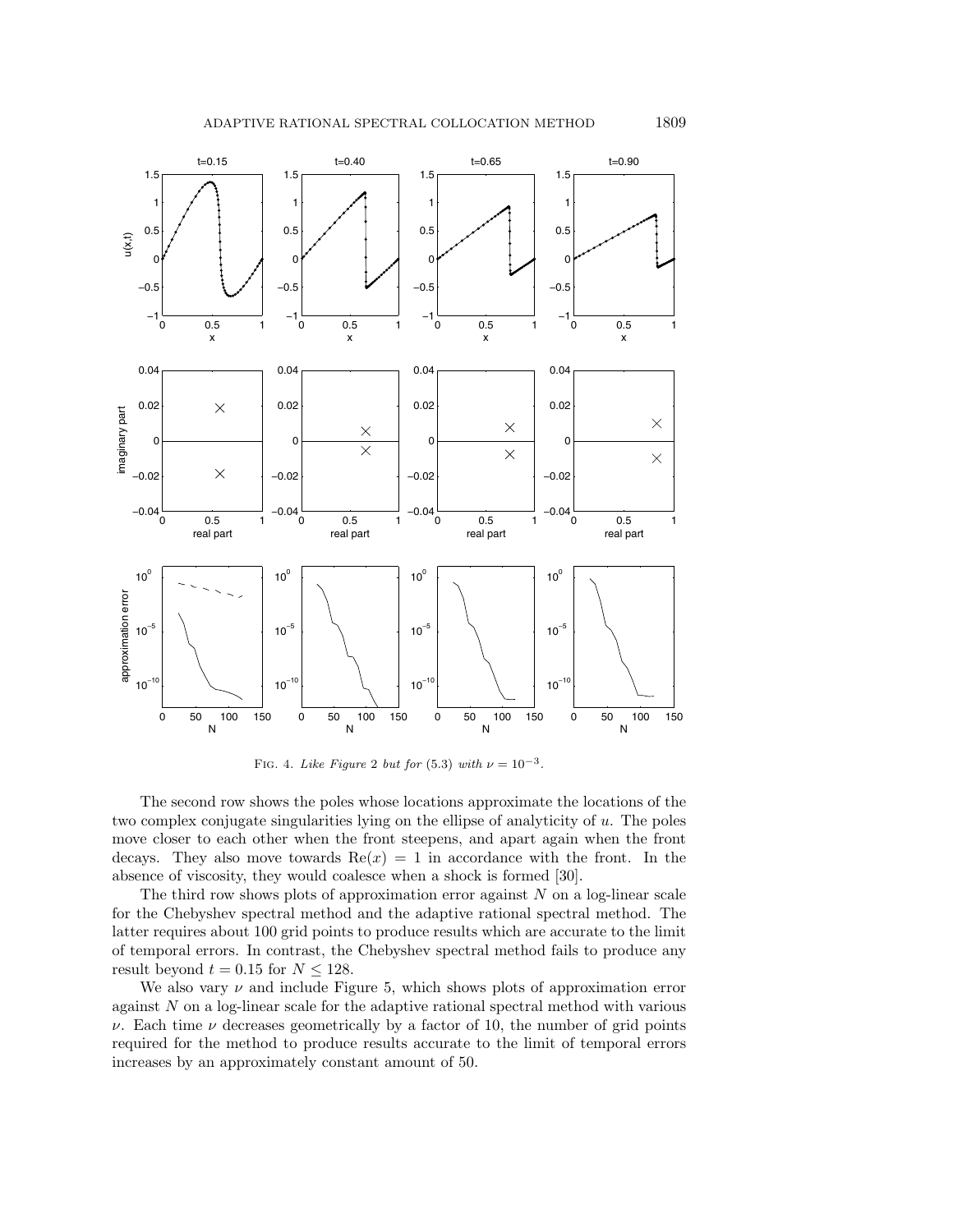

FIG. 5. Log-linear plots of approximation error against  $N$  for the solution of (5.3) approximated using the adaptive rational spectral method. Dotted lines correspond to  $\nu = 10^{-2}$ , solid lines to  $\nu = 10^{-3}$ , and dashed lines to  $\nu = 10^{-4}$ .

**6. Conclusion.** We have presented an adaptive rational spectral method which far outperforms the Chebyshev spectral method for problems whose solutions have singularities in the complex plane close to  $[-1, 1]$ . It combines ideas from existing rational spectral methods [3, 11] with an adaptive technique for locating singularities [30] using Chebyshev–Pad´e approximation. The method can be improved in various ways. For example, one can derive maps analogous to (2.7) for problems on periodic intervals or problems with multiple complex conjugate singularities. We are in the process of doing this using the framework of Schwarz–Christoffel mapping [21]. We are also studying the maps used in other adaptive spectral methods and hope to compare the effectiveness of those maps with ours. In addition, we are investigating further improvements and applications to some of the innumerable problems of scientific computing whose solutions involve fronts, boundary layers, or other singularities.

## REFERENCES

- [1] R. BALTENSPERGER AND J.-P. BERRUT, The errors in calculating the pseudospectral differentiation matrices for Čebyšev–Gauss–Lobatto points, Comput. Math. Appl., 37 (1999), pp. 41–48.
- [2] R. Baltensperger and J.-P. Berrut, Errata to The errors in calculating the pseudospectral differentiation matrices for Čebyšev–Gauss–Lobatto points, Comput. Math. Appl., 38 (1999), p. 119.
- [3] R. BALTENSPERGER AND J.-P. BERRUT, The linear rational collocation method, J. Comput. Appl. Math., 134 (2001), pp. 243–258.
- [4] R. BALTENSPERGER, J.-P. BERRUT, AND B. NOËL, Exponential convergence of a linear rational interpolant between transformed Chebyshev points, Math. Comp., 68 (1999), pp. 1109–1120.
- [5] Z. BATTLES AND L. N. TREFETHEN, An extension of MATLAB to continuous functions and operators, SIAM J. Sci. Comput., 25 (2004), pp. 1743–1770.
- [6] A. BAYLISS, D. GOTTLIEB, B. MATKOWSKY, AND M. MINKOFF, An adaptive pseudospectral method for reaction diffusion problems, J. Comput. Phys., 81 (1989), pp. 421–443.
- [7] A. Bayliss and B. Matkowsky, Fronts, relaxation oscillations and period doubling in solid fuel combustion, J. Comput. Phys., 71 (1987), pp. 147–188.
- [8] A. Bayliss and E. Turkel, Mappings and accuracy for Chebyshev pseudo-spectral approximations, J. Comput. Phys., 101 (1992), pp. 349–359.
- [9] J.-P. Berrut, Rational functions for guaranteed and experimentally well-conditioned global interpolation, Comput. Math. Appl., 15 (1988), pp. 1–16.